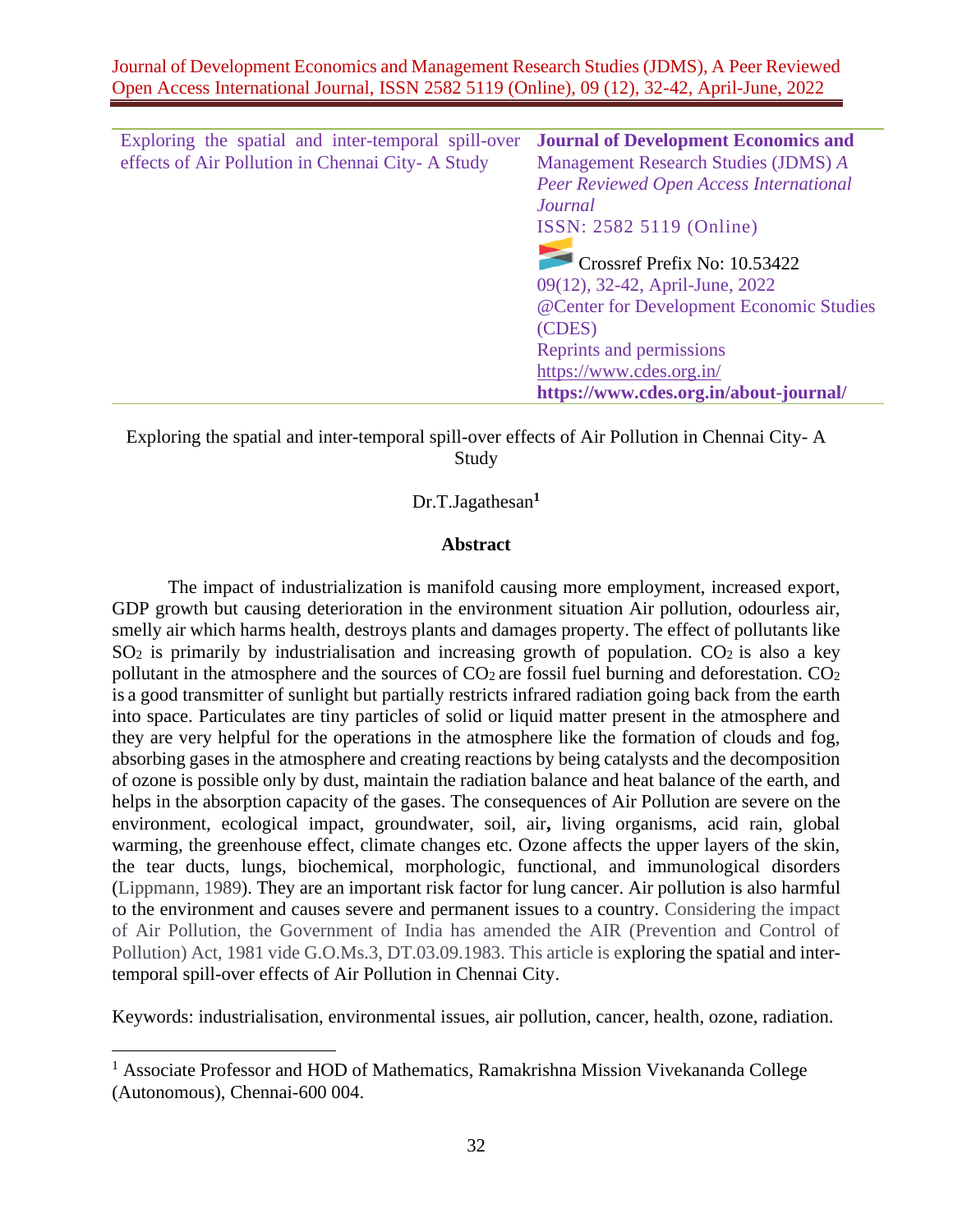#### **Introduction**

In the evolution of industrial development, it is observed an extraordinary dive at a rapid rate from primary industrialization to industrial modernization in our country. Its efficacy is manifold causing more employment, increased export, growth in GDP etc. However, the pressing contradictions of industrial modernization also impacted deterioration in the environmental situation of a country and the resulting deep-seated issues are a matter of serious concern. The increased use of natural resources brings not only causes depletion of such resources in the country but also severe environmental impacts. The emission from these industries, automobiles, fertilizer and pesticide use, plastic usage, wastes from the industries etc., have caused intricate health issues. Therefore, the need for harmony between environmental and development goals received attention to "ensure full consideration of the environmental soundness of development projects under review for possible assistance" (President Carter, 1977) and to provide special assistance and training to developing countries in the areas of environmental and natural resource management. In addition, the environmental issues have undergone qualitative changes in recent years mainly due to immense scientific development, especially after the Rio de Janerio summit (1992) which has focused world attention on the crucial environmental issue threatening human survival on earth. There are several areas in environmental issues but in this paper, an attempt is made to study the menace of 'air pollution in Chennai city.

### **Review of literature**

The pollutants affect human health and cause diseases. And hence the Government take measures to control pollutant levels in ambient air. An air quality index is one of the important tools available for analysing the air quality and the Air Quality Index is used to assess the ambient air concentrations. Karl-Goran Maler (2001) discussed green accounting to determine the difficulties in creating an index with Kuznets curves by empirically estimating relations between environmental quality and GDP per capita. The finding is that among the pollutants a country with a very low income does not have much pollution but when the scale of the economy grows emissions of these pollutants will increase, but if the income per capita is high the economy will reach a turning point and pollution will decrease with further increases in per capita income. It is quoted that according to the World Bank, growth implies a win-win strategy where a country may in the long run obtain both increased material well-being and a better environment.

According to [Stefan Ambec,](https://www.journals.uchicago.edu/doi/abs/10.1093/reep/res016?journalCode=reep) [Mark A. Cohen,](https://www.journals.uchicago.edu/doi/abs/10.1093/reep/res016?journalCode=reep) [Stewart Elgie,](https://www.journals.uchicago.edu/doi/abs/10.1093/reep/res016?journalCode=reep) and [Paul Lanoie](https://www.journals.uchicago.edu/doi/abs/10.1093/reep/res016?journalCode=reep) (2013) articulated the implications for the design of environmental regulations and outlined directions for future research on the relationship between environmental regulation, innovation, and competitiveness. They have opined that twenty years ago Michael Porter has defied conventional perception about the impact of environmental regulation on business and well-designed regulation could enhance competitiveness. The traditional view of environmental regulation is that firms require to reduce an externality like pollution and restricted their options to reduce their profits. Over the years we find conflicting evidence concerning the Porter Hypothesis with alternative theories. A.K.Tachie, L. Xingle, L. Dauda, C.N. Mensah, F. Appiah-Twum, and I.A. Mensah (2020) estimated that trade openness, energy consumption, and urbanization escalated pollution emissions in the European Union. Foreign Direct Investment also impacted industrial SO2 emissions. The current capital-labour abundance ratio and the income level contributed to the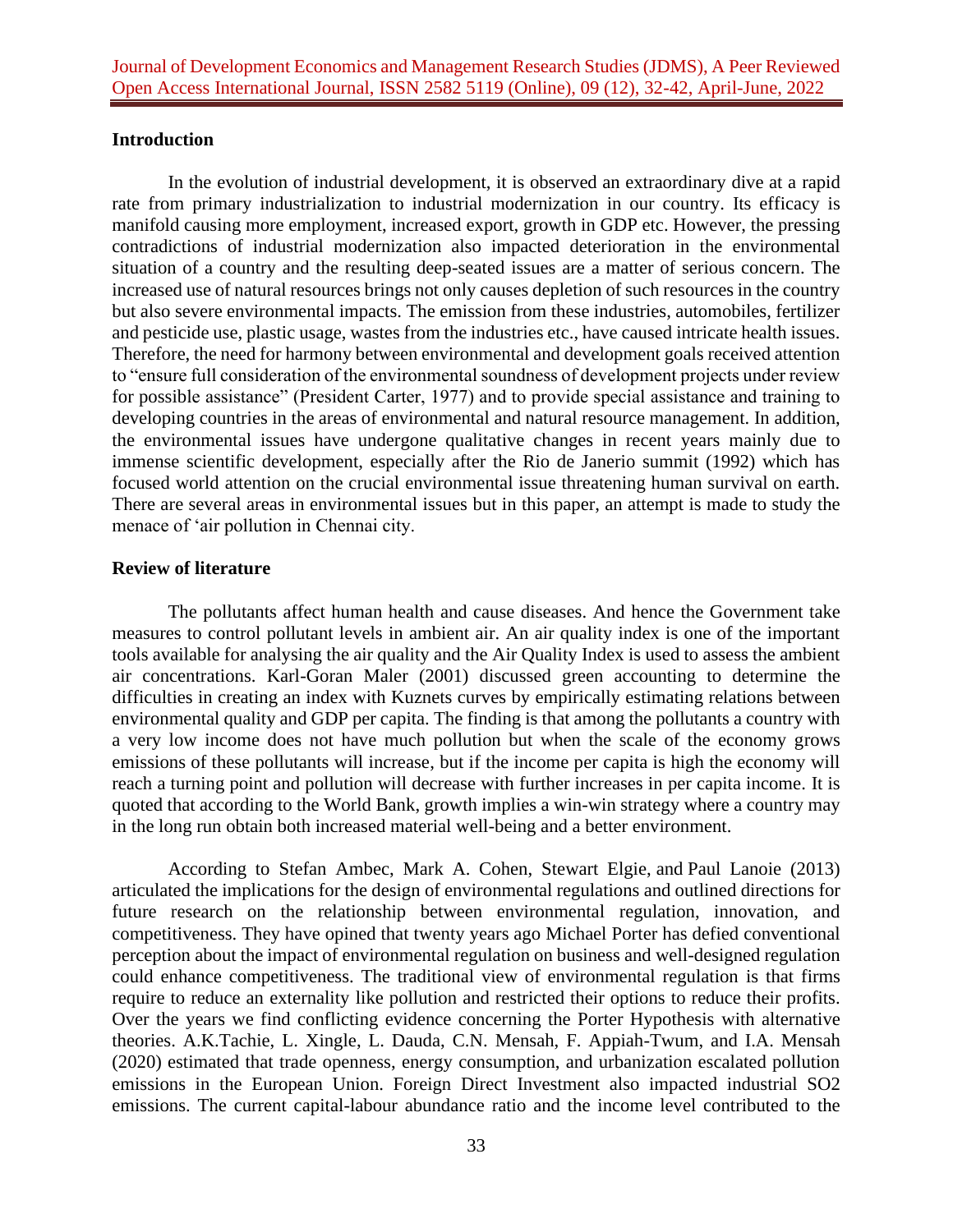density of industrial SO2 emissions. David I. Stern (2018) the most representative and influential theoretical propositions are the environmental Kuznets curve and the Porter hypothesis, stating that economic growth and environmental quality follow an inverted N- or U-shaped pattern and there is nonlinear causality.

S.Chen, Y. Zhang, Y. Zhang, and Z. Liu (2019) have examined the impact of industrial restructuring on haze pollution and contended that an industrial structure dominated by heavy industry aggravated haze pollution. J. Jiao, X. Han, X, F. Li, Y.Bai (2017) have enplaned that technological improvements, investment in technology-driven intensive industries and consumption of the service industry have strongly driven SO2 emissions growth in the countries.

Sanchez and Stern (2016) investigated the potential drivers of both industrial and nonindustrial greenhouse gas emissions and found that the area of forest per capita and population density were key factors. Soumyendra Kishore Datta, and Tanushree De's (2021) study has found a strong relationship between energy consumption, pollution, and economic growth. They have examined the existence of the Environmental Kuznets curve corresponding to different panels of countries belonging to low, middle and high-income countries from 1990 to 2016. Hausmann test, fixed or random effect regression with robust standard error is carried out to test Environmental Kuznets curve concerning carbon dioxide, nitrous oxide, and methane. Kaya identity is used to analyse the contribution of growth of several component ratios toward overall pollution levels in different countries. They have used the Panel vector error correction model to find the unidirectional or bidirectional causality across GDP and emission of pollutants. M. Li, C. Li, and M. Zhang (2018) have discovered that industrialization and urbanization are the factors of a pollutant that causes emissions and identified per capita GDP, non-agricultural industries, and urban residents' per capita consumption as the greatest direct factors of pollutant emissions.

#### **Causes and consequences of Air Pollution**

The industrial revolution is the greatest contributor to air pollution and has emerged as a chronic problem in all the countries. Air pollution turns clear, odourless air, smelly air which harms health, destroys plants and damages property. It is out of gases and particulates into the atmosphere each year. The burning of gasoline for motor vehicles, burning of coal to heat buildings and helping manufacture products are some examples of causing pollution. Motor vehicles emit carbon monoxide (CO) is a major source of hydrocarbons (HC) and oxides of Nitrogen (NO<sub>X</sub>) whereas fuel combustion in stationary sources is the dominant source of sulphur dioxide  $(SO<sub>2</sub>)$ .

Suspended particulate matter is the most prevalent form of air pollution. The concentration of sulphur-di-oxide  $(SO_2)$  is contributed primarily by industrialisation and the increasing growth of the population. Industries such as petroleum refineries, pulp and paper, chemical, iron and steel industries and non-metallic mineral industries contribute to this type of pollution to a greater extent. Thermal power plants are the major source of pollutants.  $CO<sub>2</sub>$  is also a key pollutant in the atmosphere and the sources of  $CO<sub>2</sub>$  are fossil fuel burning and deforestation.  $CO<sub>2</sub>$  is a good transmitter of sunlight but partially restricts infrared radiation going back from the earth into space. Emitted  $CO<sub>2</sub>$  in the atmosphere causes global warming of the earth's surface which account for a 57 percent of the Global Warming trend. Yet another substance is  $SO<sub>2</sub>$  which is produced by the combustion of sulphur-containing fuels such as coal and fuel oils. Power plants and factories emit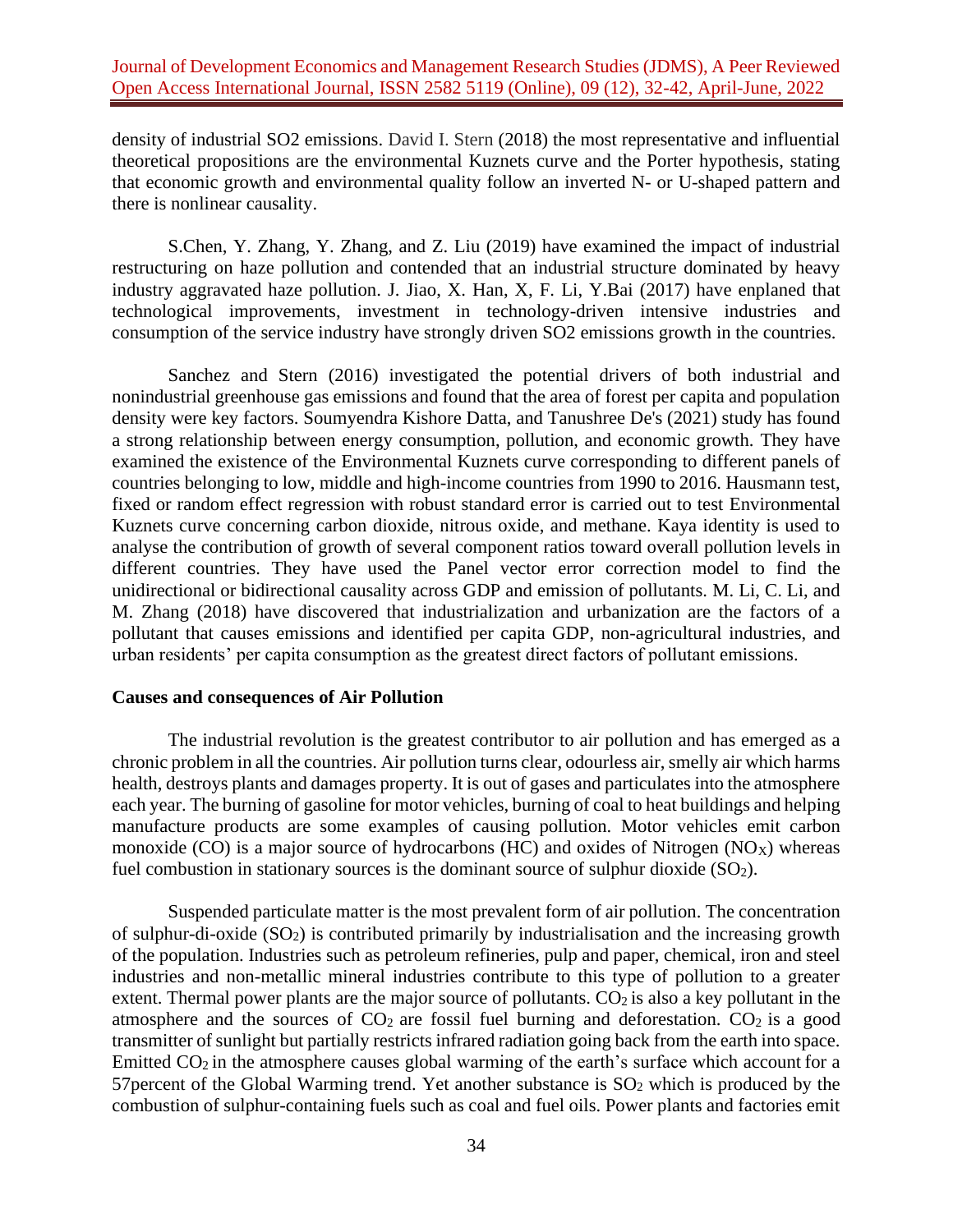90 per cent to 95 per cent of  $SO_2$  and 57 per cent of  $NO_2$  in the United States. Almost 60 per cent of the SO2 emissions enable the emissionsto travel long distances.

CFC is known as a greenhouse gas that contributes to global warming. It is produced by spray cans, discarded or leaking refrigeration and air conditioning equipment, and burning plastic and it stays in the atmosphere for 22 to 111 years. CFCs move up to the stratosphere gradually over several decades. Under high energy ultraviolet radiation, they break down and release chlorine atoms, which speed up the breakdown of  $O_3$  into oxygen gas  $O_2$ . Photochemical air pollution is called 'smog' and it is a combination of the words 'Smoke' and 'Fog' which is a mixture of SO<sub>2</sub> and fog. The burning of coal and heavy oil that contains Sulphur impurities in power plants, industrial plants, etc., produces  $SO_2$ . This type of Smog is common during the winter season in cities.

Particulates are tiny particles of solid or liquid matter present in the atmosphere and they are very helpful for the operations in the atmosphere like the formation of clouds and fog, absorbing gases in the atmosphere and creating reactions by being catalysts and the decomposition of ozone is possible only by dust, maintain the radiation balance and heat balance of the earth, and helps in the absorption capacity of the gases. Oxygen absorbed on carbon particles might absorb sunlight more strongly and effectively than what free oxygen would do without carbon particles. Particulates help in chemical reactions in the atmosphere through oxidation, neutralization and other similar activities. It is stated that about 2000 million tonnes of particulate matter are released into the atmosphere by natural agencies like wind and dust storms and volcanic eruptions. However, man-made activities like the burning of coal, oil, gaseous fuels, wood, mining operations, forest fires and industrial emissions, etc., results in the release of about 450 million tonnes of particulates per year. In industrial and urban centres, it is estimated that there may be more than a lakhs of particulates per cubic centimetre. Polycyclic aromatic hydrocarbons (PAH) are important constituents of several organic particulates which are cancer-producing agents.

The main constituents of the atmosphere of the oxides of nitrogen are Nitrous oxide  $(N_2O)$ , Nitric oxide (NO) and Nitrogen dioxide (NO<sub>2</sub>). The concentration in the natural way of these gases would be N<sub>2</sub>O- 0.25ppm, NO<sub>2</sub>- 0.5 to 4ppm. Nowadays NO<sub>x</sub> released through industrial activity and man-made sources might be more than 50 to 100 times than created by natural sources. The primary air pollutants found in most urban areas are carbon monoxide, NO2, SO2, Hydrocarbon and particulate matter these pollutants are dispersed throughout the world's atmosphere in concentrations high enough to gradually cause serious health problems.

The consequences of Air Pollution are severe on the environment, ecological impact, groundwater, soil, air**,** living organisms, acid rain, global warming, the greenhouse effect, climate changes etc. Ozone affects the upper layers of the skin, the tear ducts, lungs, biochemical, morphologic, functional, and immunological disorders (Lippmann, 1989). Carbon monoxide creates health issues like headache, dizziness, weakness, nausea, vomiting, and, finally, loss of consciousness, hypoxia, ischemia, and cardiovascular disease. Nitrogen oxide causes respiratory problems, inducing respiratory diseases, coughing, wheezing, dyspnea, bronchospasm, and even pulmonary oedema, reduce visibility and discolour fabrics and if the concentrations higher than 2.0 ppm affect T-lymphocytes, particularly the CD8+ cells and NK cells that produce our immune response (Chen T-M, et.al., 2007).  $SO_2$  is 0.03 ppm affects human, animal, and plant life like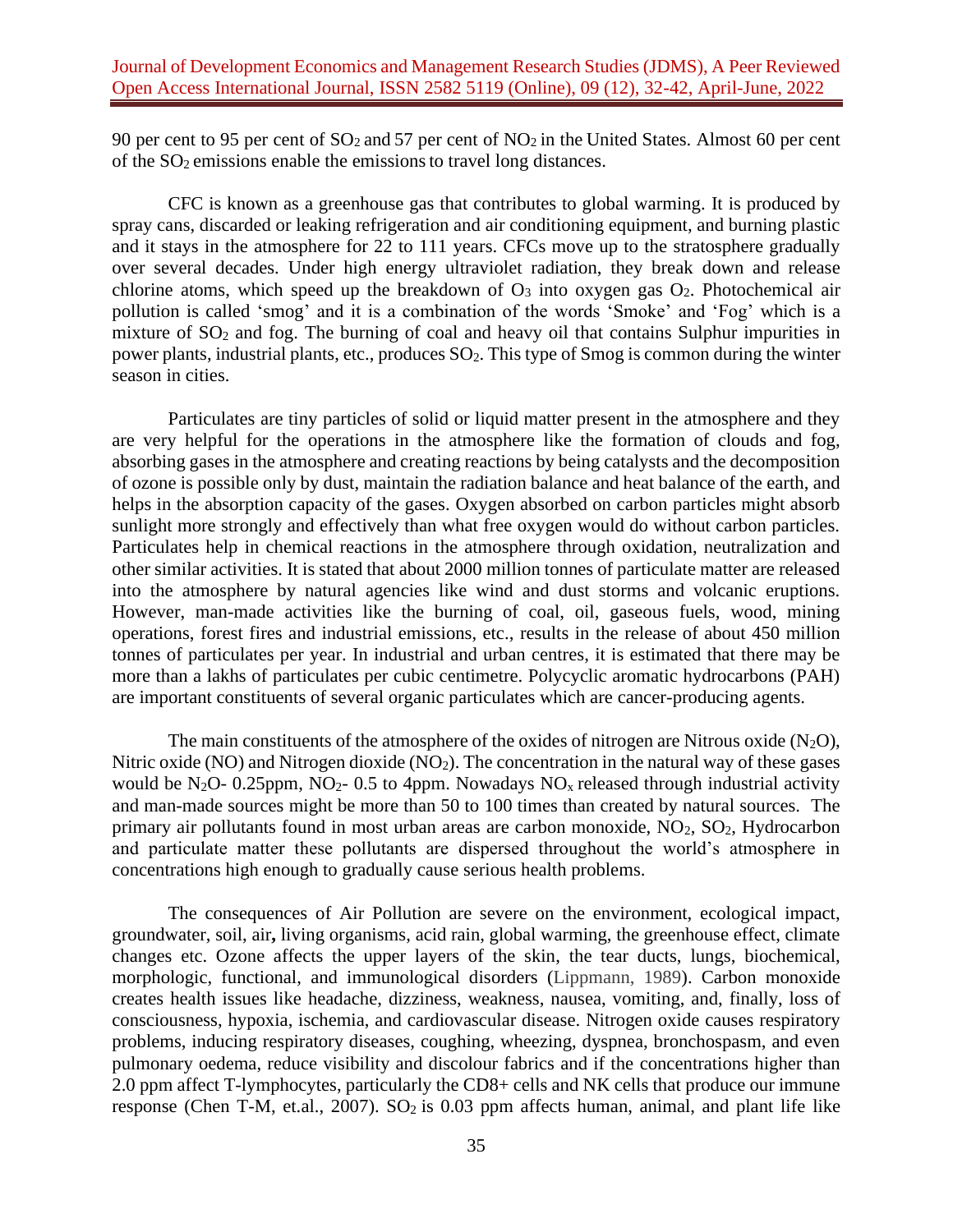Journal of Development Economics and Management Research Studies (JDMS), A Peer Reviewed Open Access International Journal, ISSN 2582 5119 (Online), 09 (12), 32-42, April-June, 2022

respiratory irritation, bronchitis, mucus production, and bronchospasm. Lead causes issues like inhalation, ingestion, and dermal absorption, accumulates in the blood, soft tissue, liver, lung, bones, cardiovascular, nervous, and reproductive systems, learning disabilities, impairment of memory, hyperactivity, and even mental retardation. PAH compounds are recognized as toxic, mutagenic, and carcinogenic substances. They are an important risk factor for lung cancer. Air pollution is also harmful to the environment and causes severe and permanent issues to a country.

## **Control of Air Pollution in Tamil Nadu**

Considering the impact of Air Pollution, the Government of India has amended the AIR (Prevention and Control of Pollution) Act, 1981 vide G.O.Ms.3, DT.03.09.1983. The salient features are listed below:

| Section 17   | Empowers the Board to lay down emission, noise level and ambient air<br>quality standards in consultation with Central Pollution Control Board.                                                                                                                                                                                                                                                                                                                                                                                                                                                                                                       |
|--------------|-------------------------------------------------------------------------------------------------------------------------------------------------------------------------------------------------------------------------------------------------------------------------------------------------------------------------------------------------------------------------------------------------------------------------------------------------------------------------------------------------------------------------------------------------------------------------------------------------------------------------------------------------------|
| Section 19   | Entire State of Tamil Nadu has been declared as air pollution control area<br>by the State Government.                                                                                                                                                                                                                                                                                                                                                                                                                                                                                                                                                |
| Section 21   | Requires the industries to obtain the consent from the Board to establish/<br>operate the unit in the air pollution control area.                                                                                                                                                                                                                                                                                                                                                                                                                                                                                                                     |
| Section 22   | Prohibits the emission of pollutants in excess of the standards laid down by<br>the Board.                                                                                                                                                                                                                                                                                                                                                                                                                                                                                                                                                            |
| Section 22 A | Empowers the Board to seek intervention of Court to restrain emissions<br>exceeding the standards.                                                                                                                                                                                                                                                                                                                                                                                                                                                                                                                                                    |
| Section 23   | Requires the industries to furnish information on the emissions in excess of<br>the standards laid down by the Board, to the Board, the Collector of the<br>District, the Revenue Divisional Officer, the Executive Authority of the<br>Local body and the nearest Police Station.                                                                                                                                                                                                                                                                                                                                                                    |
| Section 26   | Empowers the collection of samples of air or emissions from any chimney,<br>stack, flue or duct or any other outlet.                                                                                                                                                                                                                                                                                                                                                                                                                                                                                                                                  |
| Section 31   | Provides for appeal against the orders of the Board under Section 21. Appeal<br>has to be made to the Appellate Authority, within thirty days from the date<br>of communication of the order.                                                                                                                                                                                                                                                                                                                                                                                                                                                         |
| Section 31 A | Empowers the Board to issue direction for closure, prohibition or regulation<br>of any industry, operation or process or the stoppage or regulation of supply<br>of electricity, water or any other service.                                                                                                                                                                                                                                                                                                                                                                                                                                          |
| Section 37   | Failure to comply with the provisions of section 21 (or) section 22 or<br>directions issued under section 31A is punishable with imprisonment for a<br>term which shall not be less than one year and six months, but which may<br>extend to six years and with fine.<br>Continued offence is punishable with an additional fine which may extend<br>to five thousand rupees for every day during which such failure continues.<br>If the offence continues beyond one year after the date of conviction, the<br>offence is punishable with imprisonment which shall not be less than two<br>years but which may extend to seven years and with fine. |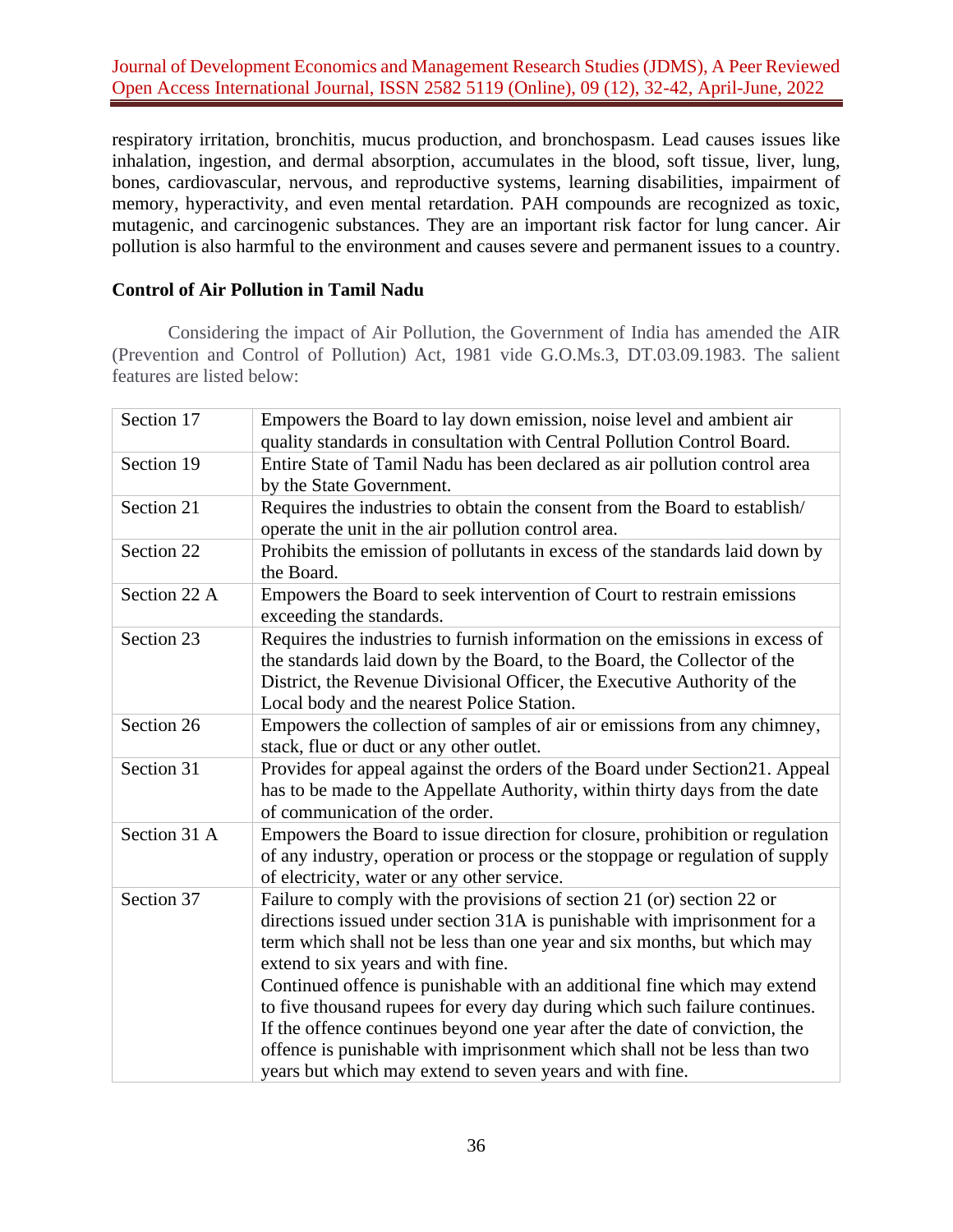| Section 38 | Offences like furnishing false information, non-furnishing information is |
|------------|---------------------------------------------------------------------------|
|            | punishable with imprisonment up to 3 months and a fine up to 10,000       |
|            | rupees or both.                                                           |

However, the Air Pollutions continue to remain unabated and the current situation of Chennai city is given below.

| Month     | 2007 | 2008 | 2009 | 2010 | 2011 | 2012 | 2019 | 2020 |
|-----------|------|------|------|------|------|------|------|------|
| January   | 94   | 105  | 105  | 154  | 154  | 123  | 115  | 76   |
| February  | 119  | 129  | 207  | 109  | 119  | 125  | 95   | 74   |
| March     | 101  | 141  | 132  | 170  | 103  | 164  | 80   | 40   |
| April     | 100  | 98   | 98   | 125  | 137  | 111  | 78   | 26   |
| May       | 91   | 124  | 194  | 154  | 210  | 246  | 86   | 45   |
| June      | 57   | 149  | 111  | 178  | 113  | 190  | 119  | 46   |
| July      | 91   | 182  | 170  | 133  | 92   | 92   | 102  | 51   |
| August    | 88   | 96   | 160  | 160  | 182  | 96   | 74   | 42   |
| September | 90   | 113  | 182  | 167  | 287  | 176  | 67   | 68   |
| October   | 97   | 121  | 160  | 177  | 279  | 176  | 61   | 71   |
| November  | 135  | 144  | 164  | 83   | 255  | 271  | 93   | 65   |
| December  | 143  | 162  | 204  | 129  | 253  | 107  | 93   | 71   |

Table 1: Air Quality Index of T.Nagar

Source: Tamil Nadu Pollution Control Board, computed from various years' data.

| Month     | 2007 | 2008 | 2009 | 2010 | 2011 | 2012 | 2019 | 2020 |
|-----------|------|------|------|------|------|------|------|------|
| January   | 164  | 156  | 156  | 95   | 44   | 92   | 98   | 61   |
| February  | 99   | 139  | 121  | 94   | 115  | 271  | 151  | 55   |
| March     | 117  | 149  | 113  | 190  | 135  | 541  | 113  | 43   |
| April     | 100  | 95   | 95   | 98   | 162  | 301  | 110  | 26   |
| May       | 91   | 123  | 143  | 76   | 113  | 301  | 119  | 42   |
| June      | 129  | 79   | 119  | 78   | 127  | 162  | 75   | 33   |
| July      | 52   | 87   | 94   | 87   | 176  | 170  | 102  | 62   |
| August    | 147  | 200  | 119  | 97   | 137  | 168  | 82   | 34   |
| September | 154  | 135  | 99   | 93   | 125  | 160  | 76   | 40   |
| October   | 200  | 165  | 149  | 63   | 86   | 170  | 70   | 49   |
| November  | 182  | 128  | 119  | 79   | 170  | 115  | 62   | 52   |
| December  | 129  | 79   | 119  | 78   | 127  | 162  | 88   | 60   |

Table 2: Air Quality Index of Kilpauk

Source: Tamil Nadu Pollution Control Board, computed from various years' data.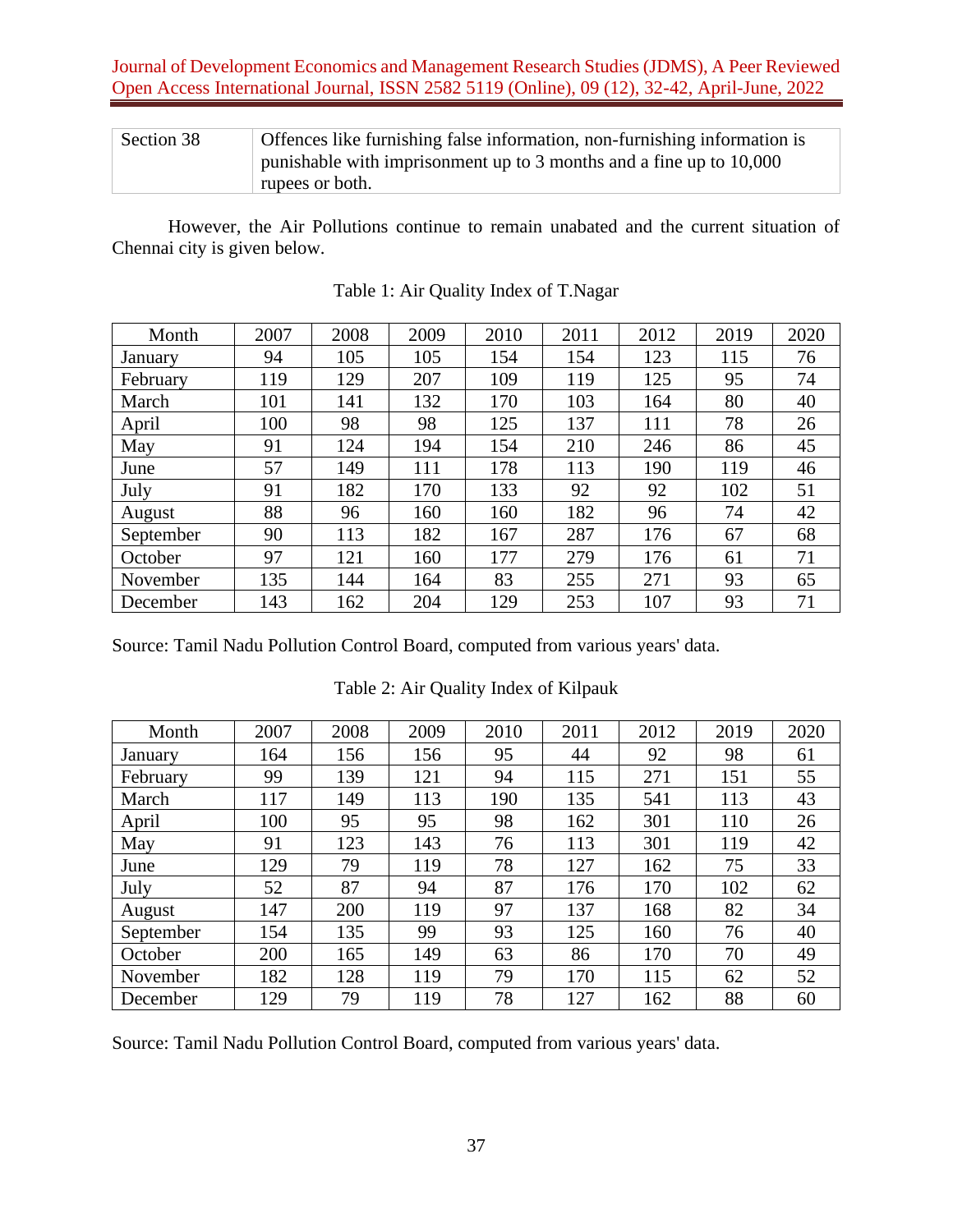| Month     | 2007 | 2008 | 2009 | 2010 | 2011 | 2012 | 2019 | 2020 |
|-----------|------|------|------|------|------|------|------|------|
| January   | 94   | 105  | 105  | 154  | 154  | 123  | 155  | 88   |
| February  | 119  | 129  | 207  | 109  | 119  | 125  | 136  | 78   |
| March     | 101  | 141  | 132  | 170  | 103  | 164  |      | 38   |
| April     | 100  | 98   | 98   | 125  | 137  | 111  | 105  | 25   |
| May       | 91   | 147  | 194  | 154  | 210  | 246  | 98   | 46   |
| June      | 57   | 149  | 111  | 178  | 113  | 190  | 105  | 51   |
| July      | 91   | 182  | 170  | 133  | 92   | 92   | 101  | 57   |
| August    | 88   | 96   | 160  | 160  | 182  | 96   | 72   | 69   |
| September | 90   | 113  | 182  | 167  | 287  | 176  | 77   | 62   |
| October   | 97   | 121  | 160  | 177  | 279  | 176  | 66   | 78   |
| November  | 135  | 159  | 164  | 83   | 255  | 271  | 127  | 53   |
| December  | 143  | 167  | 204  | 129  | 253  | 107  | 70   | 58   |

Table 3: Air Quality Index of Anna Nagar

Source: Tamil Nadu Pollution Control Board, computed from various years' data.

| Month     | 2007 | 2008 | 2009 | 2010 | 2011 | 2012 | 2019 | 2020 |
|-----------|------|------|------|------|------|------|------|------|
| January   | 54   | 61   | 61   | 30   | 44   | 53   | 102  | 45   |
| February  | 45   | 61   | 74   | 37   | 29   | 76   | 77   | 60   |
| March     | 39   | 44   | 43   | 40   | 36   | 91   | 99   | 38   |
| April     | 31   | 39   | 36   | 31   | 41   | 58   | 66   | 22   |
| May       | 36   | 49   | 51   | 43   | 59   | 77   | 71   | 39   |
| June      | 31   | 41   | 25   | 36   | 34   | 78   | 53   | 45   |
| July      | 40   | 27   | 19   | 29   | 44   | 65   | 30   | 46   |
| August    | 31   | 24   | 39   | 33   | 55   | 57   | 51   | 57   |
| September | 32   | 44   | 33   | 27   | 55   | 71   | 41   | 41   |
| October   | 53   | 67   | 50   | 28   | 86   | 71   | 46   | 59   |
| November  | 43   | 53   | 60   | 34   | 75   | 83   | 52   | 48   |
| December  | 63   | 61   | 65   | 45   | 92   | 72   | 47   | 52   |

#### Table 4: Air Quality Index of Adyar

Source: Tamil Nadu Pollution Control Board, computed from various years' data.

The air quality will be good if the index is 0 to 100, moderate if it is 101-200, poor if it is 201-300 and very poor if it is 301-400. The data are given in Table 1, Table 2, Table 3 and Table 4 indicate that Adyar has good AQI when compared to Anna Nagar, T.Nagar, and Kilpauk.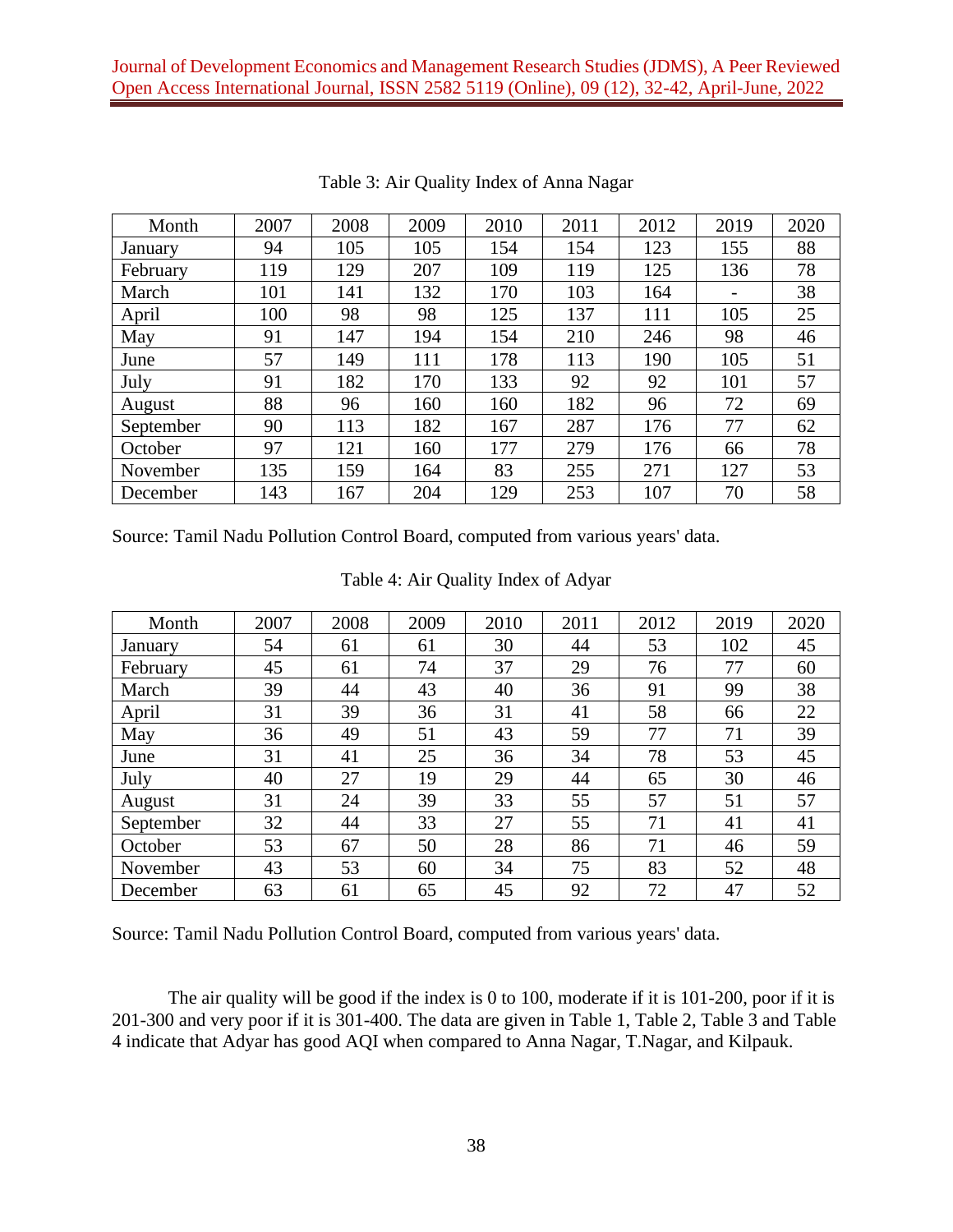# Journal of Development Economics and Management Research Studies (JDMS), A Peer Reviewed Open Access International Journal, ISSN 2582 5119 (Online), 09 (12), 32-42, April-June, 2022



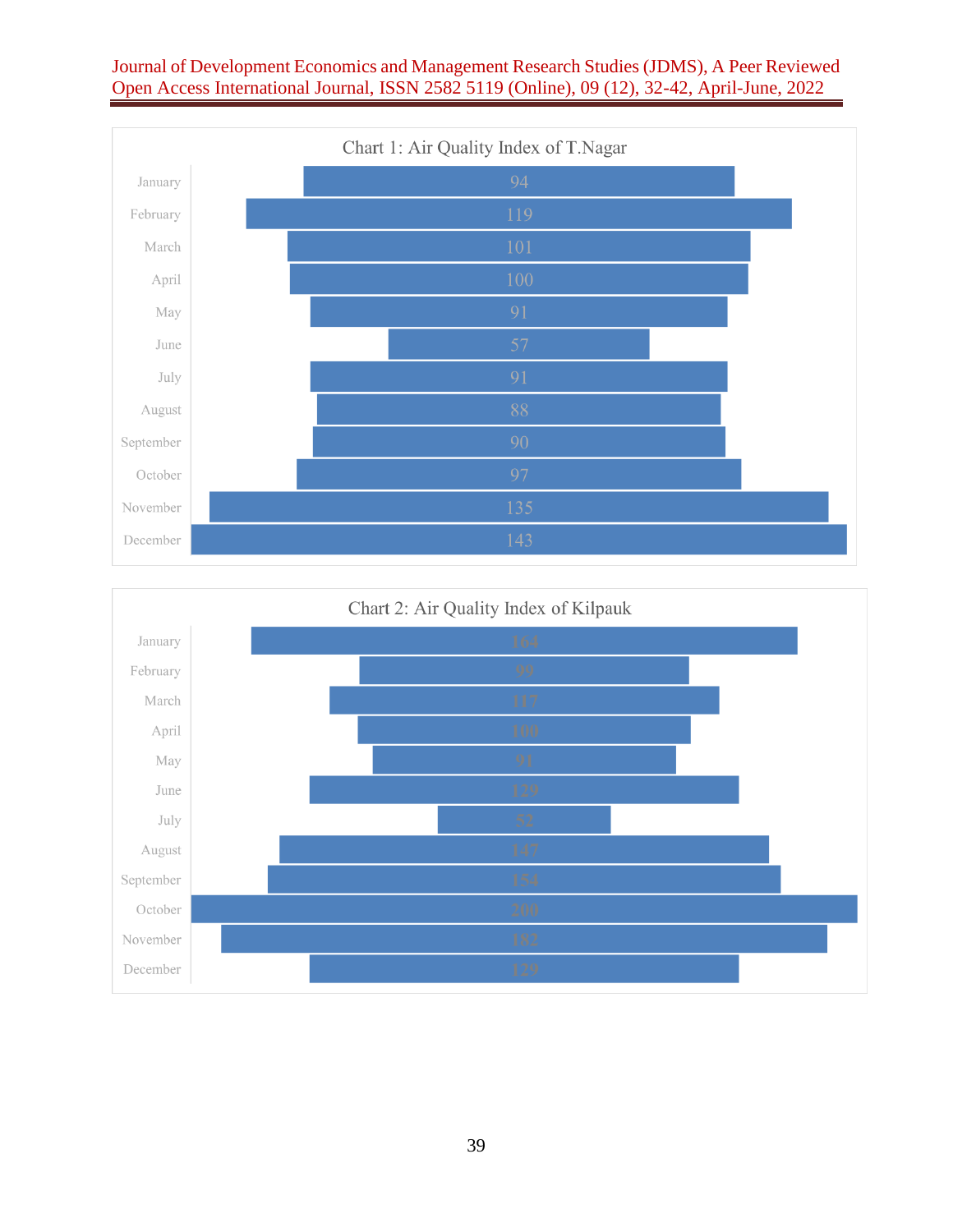# Journal of Development Economics and Management Research Studies (JDMS), A Peer Reviewed Open Access International Journal, ISSN 2582 5119 (Online), 09 (12), 32-42, April-June, 2022





40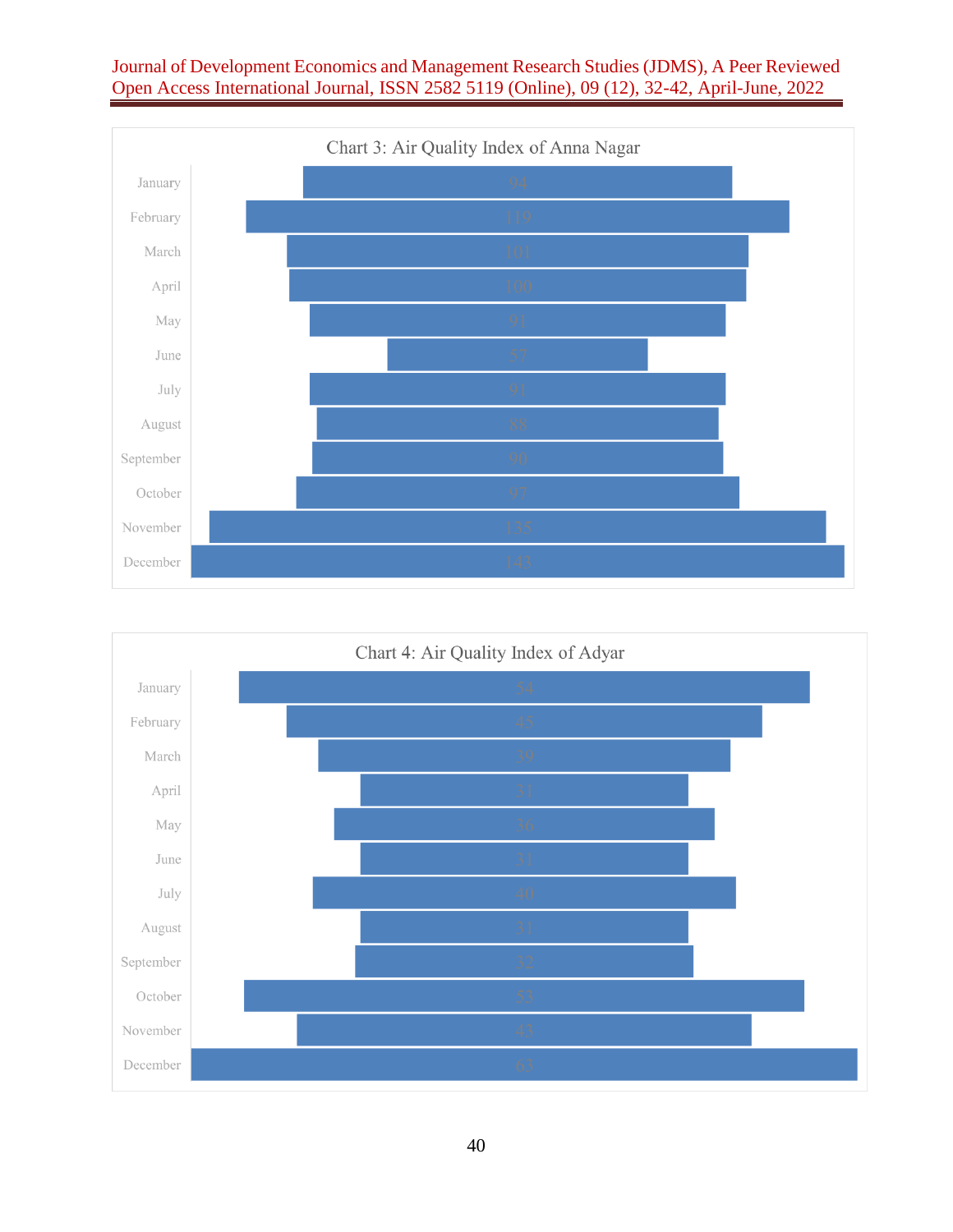Chart 1, Char 2, Chart 3 and Chart 4 provides the AQI from January to December for the years given in the Tables for T.Nagar, Kilpauk, Anna Nagar, and Adyar. Uniformly in all the four areas of Chennai city, AQI is high during December, October, January and February months. In October, due to Deepavali and during January it is Bogi Pongal festival time the AQI is high despite the controlling measures taken by the Government as per the Court's direction.

### **Conclusion**

Air pollution continues to impact significantly the environmental as well as public health issues in Chennai and other places. It causes 1.8 million premature deaths and 49 million disabilityadjusted life-years lost, and it is a top risk factor for ill-health in our country. Therefore, measures have been taken by the government to improve ambient air quality like the use of CNG, closure of high polluting industrial units, phasing out older vehicles beyond the permissible years as per the Act, vehicle pollution certificates and encouragement to people to use public transport. In addition, the increased media attention over the last two years led to several policy initiatives taken by the judiciary or the legislative. Many directives have been issued by the Supreme Court of India and the National Green Tribunal.

## References

- 1. Kuznets, S., 1955, Economic growth and income inequality. American Economic Review 45(1), 1–28.
- 2. Narayan, P.K. and Smyth, R., 2008, Energy consumption and real GDP in G7 countries: New evidence from panel cointegration with structural breaks. Energy Economics 30(5), 2331–2341.
- 3. Tachie, A.K.; Xingle, L.; Dauda, L.; Mensah, C.N.; Appiah-Twum, F.; Mensah, I.A. The influence of trade openness on environmental pollution in EU-18 countries. Environ. Sci. Pollut. Res. 2020.
- 4. Sanchez, L.F.; Stern, D.I. Drivers of industrial and non-industrial greenhouse gas emissions. Ecol. Econ. 2016, 124.
- 5. Chen, S.; Zhang, Y.; Zhang, Y.; Liu, Z. The relationship between industrial restructuring and China's regional haze pollution: A spatial spillover perspective. J. Clean. Prod. 2019.
- 6. Jiao, J.; Han, X.; Li, F.; Bai, Y.; Yu, Y. Contribution of demand shifts to industrial SO2 emissions in a transition economy: Evidence from China. J. Clean Prod. 2017.
- 7. Li, M.; Li, C.; Zhang, M. Exploring the spatial spillover effects of industrialization and urbanization factors on pollutants emissions in China's Huasng-Huai-Hai region. J. Clean. Prod. 2018, pp 154–162.
- 8. David I. Stern, [Reference Module in Earth Systems and Environmental Sciences,](https://www.sciencedirect.com/referencework/9780124095489/reference-module-in-earth-systems-and-environmental-sciences) 2018
- 9. Soumyendra Kishore Datta, Tanushree De, [Linkage between energy use, pollution, and](https://www.sciencedirect.com/science/article/pii/B9780128221884000014)  [economic growth—a cross-country analysis,](https://www.sciencedirect.com/science/article/pii/B9780128221884000014) in [Environmental Sustainability and](https://www.sciencedirect.com/book/9780128221884/environmental-sustainability-and-economy)  [Economy,](https://www.sciencedirect.com/book/9780128221884/environmental-sustainability-and-economy) 2021. pp85-110